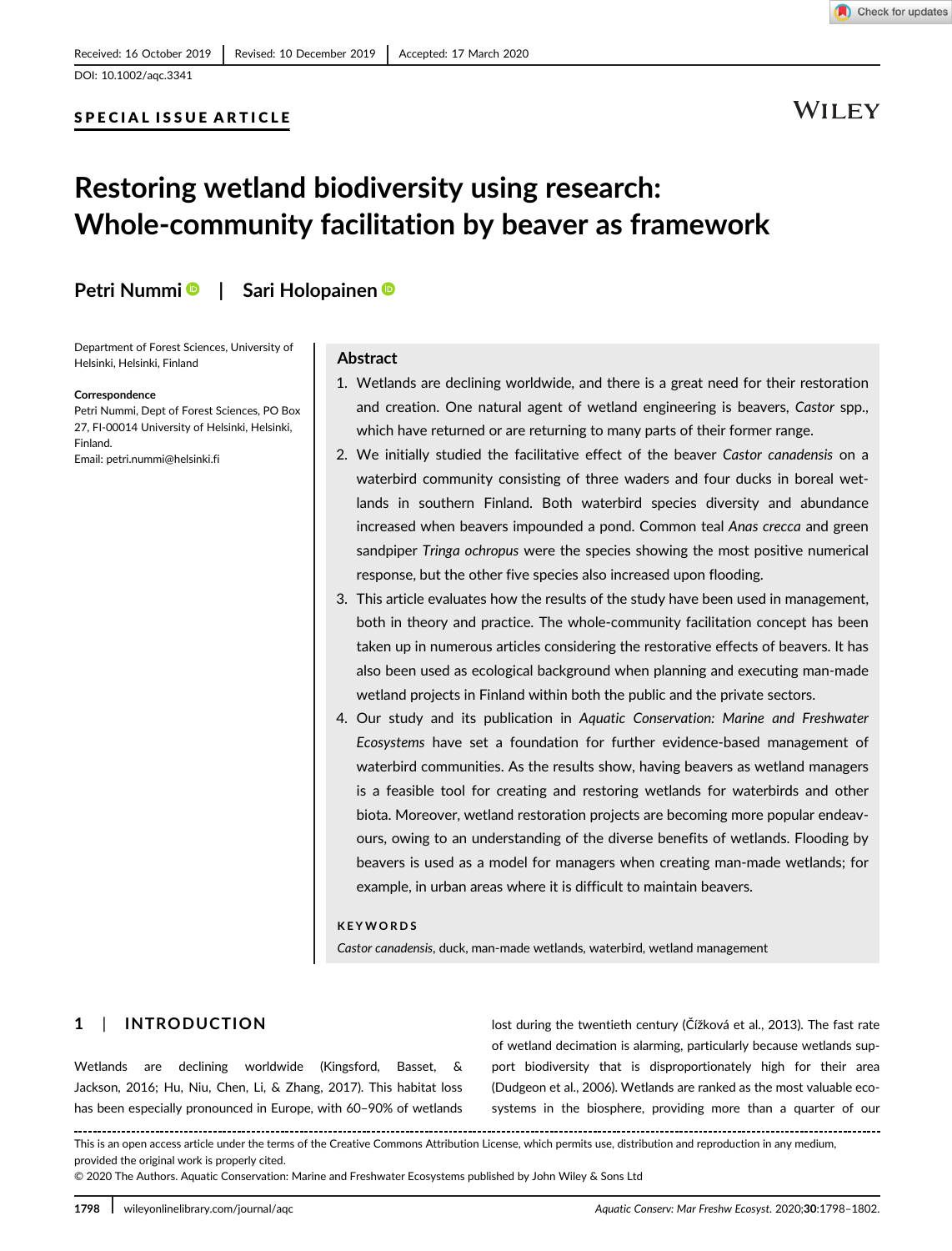estimated ecosystem services, although globally they cover only 1.1% of the surface of the biosphere (Costanza et al., 2014; Kingsford et al., 2016).

In northern Europe (e.g. in Finland) the total wetland loss has not been as severe as in many other parts of Europe, but a disproportionately high number of shallow, productive wetlands have been drained for agricultural use (Kuusisto, Bäck, Vuoristo, Mannio, & Lappalainen, 1998). The demise of beavers by the end of the nineteenth century acted in the same unfavourable direction (Nummi, Vehkaoja, Pumpanen, & Ojala, 2018), also affecting the forested areas. Other shallow, flooded areas are facing a more recent threat: global warming. Climate change is predicted to reduce the extent of snowmelt-dependent spring flooding in northern Europe (Veijalainen, Lotsari, Alho, Vehviläinen, & Käyhkö, 2010), which has already been shown in the Alaskan boreal (Corcoran, Lovvorn, & Heglund, 2009). These human impacts potentially affect wetland organisms strongly (Colburn, 2004).

In an original study published in Aquatic Conservation: Marine and Freshwater Ecosystems (AQC) (Nummi & Holopainen, 2014), we investigated how the beaver affects wetland birds. The present article evaluates how the results of the study and its publication in AQC have been used in management, both in theory and practice. The aim of the study was to demonstrate the broad facilitating effect of beavers on the guild of insect-eating waterbirds. In the boreal study area in southern Finland, this guild consisted of seven species – four ducks and three waders: common teal (Anas crecca L.), mallard (Anas platyrhynchos L.), wigeon (Mareca penelope L.), common goldeneye (Bucephala clangula L.), green sandpiper (Tringa ochropus L.), common sandpiper (Actitis hypoleuca L.) and common snipe (Gallinago gallinago L.). In the Evo area, the birds in 51 lakes were surveyed from 1988 to 2009, four times per season from early May to early August, except in 2009, when there were only three surveys from May to July. The beavers in the area are introduced North American beavers (Castor canadensis Kuhl.) (Parker, Nummi, Hartman, & Rosell, 2012). According to recent findings, the North American beaver has similar dam-building activities (Danilov & Fyodorov, 2015) to the original European beaver (C. fiber L.). During the 22 study years, beavers occupied new previously non-engineered ponds. The beaver activity formed an

experimental setting, where 'before flood' and 'during flood' situations could be compared and a 'before–after control–impact' assessment conducted (Nummi & Holopainen, 2014).

Beavers are known for their engineering skills with which they mould the riparian ecosystems, thereby affecting their hydrology, geomorphology and biogeochemistry (Johnston, 2017; Nummi et al., 2018; Persico & Meyer, 2013; Polvi & Wohl, 2012). Beavers also facilitate various groups of organisms, such as butterflies (Bartel, Haddad, & Wright, 2010), frogs (Vehkaoja & Nummi, 2015), birds (Aznar & Desrochers, 2008) and mammals (Nummi, Liao, Huet, Scarpulla, & Sundell, 2019). One group of animals also potentially affected is ducks, especially broods. Commonly, boreal ponds do not offer enough food for broods (Sjöberg, Pöysä, Elmberg, & Nummi, 2000) and also lack suitable habitat structure (Nummi & Hahtola, 2008). In the boreal setting, duck broods have been found to congregate in beaver flowages (bodies of water formed by overflowing or damming; Nummi & Pöysä, 1995). Moreover, in the common teal (Anas crecca L.), the yearly production of recruits is largely dictated by the number of beaver flowages in the landscape (Holopainen, Nummi, & Pöysä, 2014).

With the global decline of wetlands it is crucial to acknowledge the ecological value of the return of beavers to many parts of their former range (Halley, Rosell, & Saveljev, 2012; Whitfield, Baulch, Chun, & Westbrook, 2015), and to investigate the effects of this comeback. Many management and restoration studies have identified whole-community facilitation of waterbirds (Nummi & Holopainen, 2014) as an integral part of habitat conservation (Table 1). The way beavers engineer and 'manage' the biota can be used as a model; for example, for duck habitat creation and restoration (Nummi, 1989).

# 2 | SUMMARY OF THE AQC PUBLICATION

Our study showed that the mean number of waterbird species per pond was significantly higher during beaver flooding than before beaver occurrence (average 1.48 vs. 0.43 species per pond per year), as was their abundance (0.80 vs. 0.14 observations per survey). All seven

TABLE 1 Examples of publications in which the management aspects of the original AQC article (Nummi & Holopainen, 2014) has been discussed

| Context                                                                                        | Reference                                        |
|------------------------------------------------------------------------------------------------|--------------------------------------------------|
| Beavers increase wetland connectivity                                                          | Hood & Larson, 2015                              |
| Management of urban biodiversity                                                               | Wahlroos et al., 2015                            |
| Habitat engineering (agricultural stream restoration)                                          | Law, Mclean, & Willby, 2016                      |
| Beavers impact biodiversity, and the ecological basis for their reintroduction to Scotland, UK | Stringer & Gaywood, 2016                         |
| Beavers as tools for ecosystem restoration                                                     | Law, Gaywood, Jones, Ramsay, & Willby, 2017      |
| Rewilding of wetlands                                                                          | Willby, Law, Levanoni, Foster, & Ecke, 2018      |
| Biodiversity ecosystem services for urban areas                                                | Bailey, Dittbrenner, & Yocom, 2019               |
| Beavers as solution to freshwater biodiversity crisis                                          | Law, Levanoni, Foster, Ecke, & Willby, 2019      |
| Beaver food web restoration                                                                    | McCreesh et al., 2019                            |
| Beavers in riparian landscape restoration                                                      | Nummi, Suontakanen, Holopainen, & Väänänen, 2019 |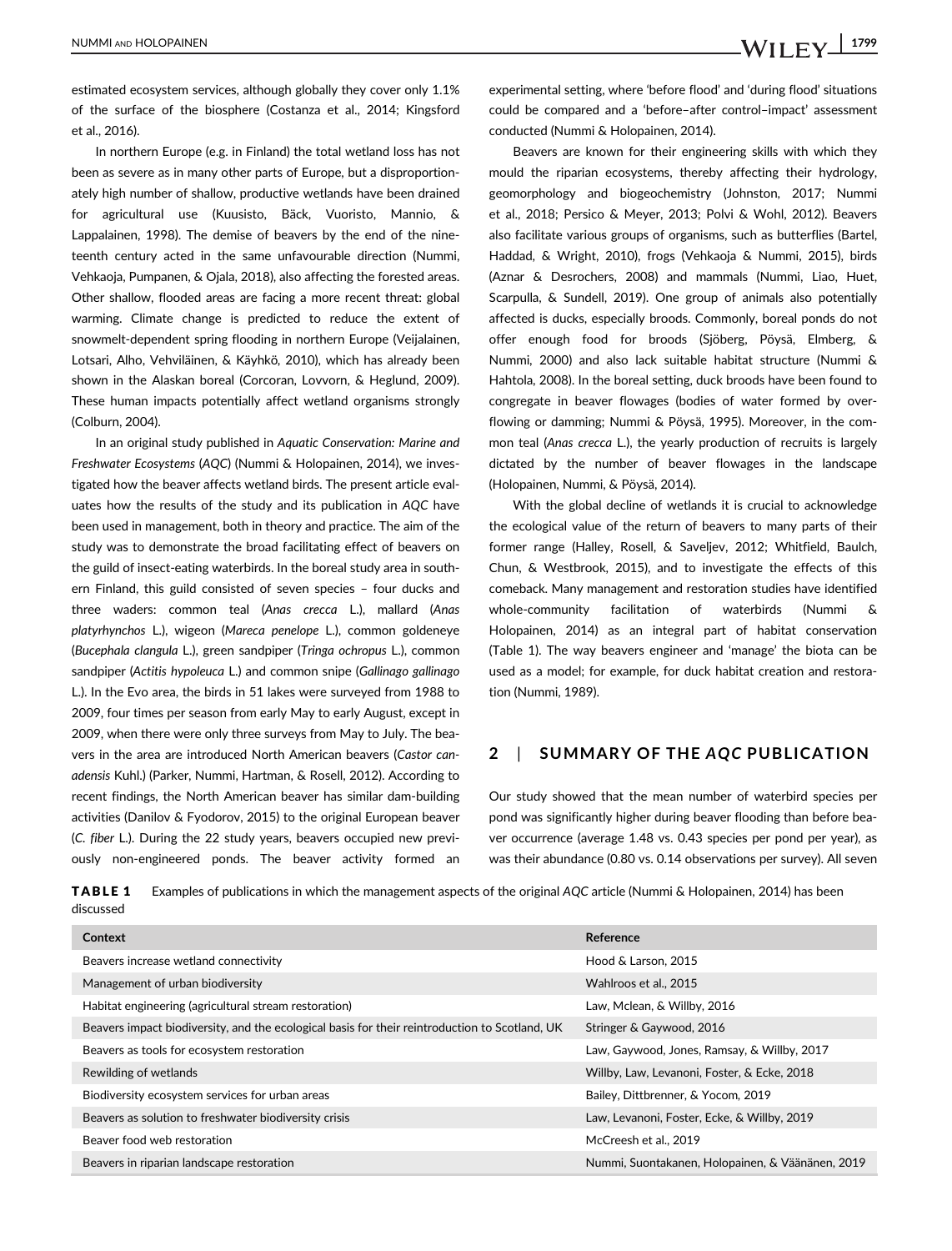

FIGURE 1 Average abundance (individuals per shore line kilometre) of ducks and waders per survey for 14 beaver ponds before and during beaver occupancy. Error bars represent ± SE

waterbird species increased following flooding, and green sandpipers, common teals and mallards significantly so (Figure 1). Common teal and green sandpiper had the greatest positive response numerically to beaver flooding, but mallard and wigeon were totally new species entering the duck guild in the beaver-modified wetlands (Nummi & Holopainen, 2014).

We also studied the effect of flood duration on the number of waterbird species, and found that the number of species increased during the first two years of inundation, and remained high during later years (Nummi & Holopainen, 2014).

# 3 | IMPACTS OF THE AQC PUBLICATION ON WETLAND MANAGEMENT

In Finland, which harbours a considerable portion of Europe's breeding waterfowl (BirdLife International, 2004), wetland creation and management have been at the core of wildlife management during recent years. Getting things done in practice involves many levels of stakeholders, from government level to landowners and wetland entrepreneurs. Below we present statements of how our article has influenced those stakeholders in different areas of wildlife management.

# 3.1 | Ministry of Agriculture and Forestry

The ministry leads the policy making of wetland management for wildlife.

> The Unit of Game and Fisheries at the Ministry of Agriculture and Forestry has found the publication 'Whole-community facilitation by beaver: ecosystem engineer increases waterbird diversity', along with the preceding publications of the Wetland Ecology Group of Department University of Helsinki, Finland, very useful in decision making. These publications have provided us important scientific background as well as guided us in the building of strategies for the Wildlife Governance. Wetlands, their restoration and management are one of the key elements in the ongoing attempts to halt biodiversity loss, a goal set by the European Union. The results of these studies show us that also in areas where beavers are difficult to manage it is feasible to imitate their flooding with man-made actions. (Heidi Krüger, Ministry of Agriculture and Forestry)

# 3.2 | The Finnish Wildlife Agency

The Wildlife Agency carries out wetland management projects and launches them to practical managers.

> The publication 'Whole-community facilitation by beaver: ecosystem engineer increases waterbird diversity' along with the preceding publications of the Wetland Ecology Group of Department University of Helsinki, Finland, were key scientific background and justification for the project LIFE+ Return of Rural Wetlands. In this project wetlands were restored and re-created to areas of agriculture and forestry in co-operation with landowners. The key focus was to enhance local-level biodiversity and boost waterfowl reproduction by mitigating the beaver-effect by artificial flooding of suitable sites and drained wetland basins. The publication was published at the end of the project further strengthening the potential of restoring biodiversity with wetland restoration and helped to guide the future of wetland restoration to focus even more on the mitigation of beaver effects by artificial flooding. The Layman's report of the project can be found at the following link. [https://www.slideshare.net/](https://www.slideshare.net/Riistakeskus/laymanraportti-layman-report) [Riistakeskus/laymanraportti-layman-report](https://www.slideshare.net/Riistakeskus/laymanraportti-layman-report). To summarize, the key difference between beaver-made wetland and artificial wetland mitigating the beaver effect is: Beavers make dams where beavers want;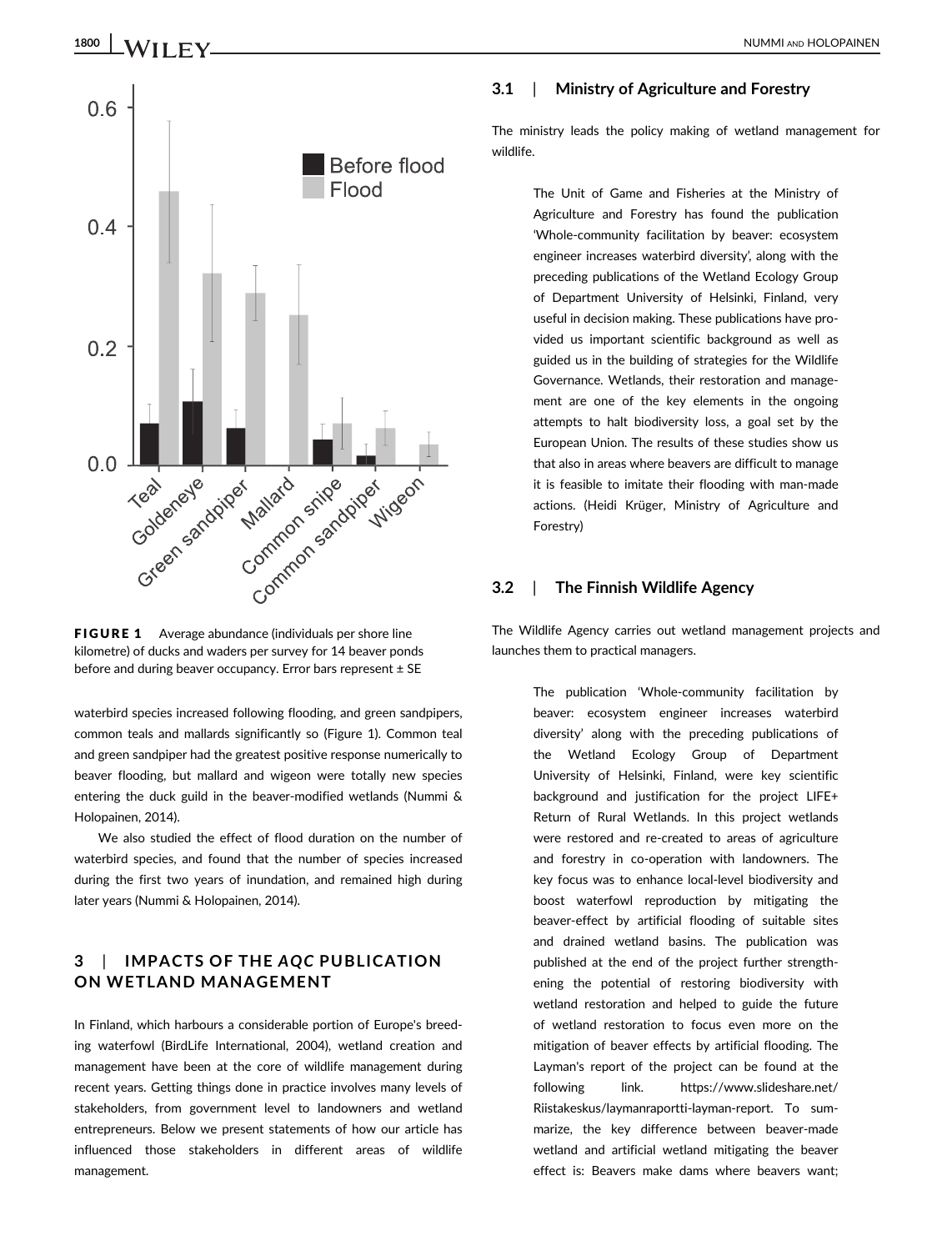## 3.3 | 'Kosteikkomaailma'

Alhainen, The Finnish Wildlife Agency)

A private enterprise working on practical management of wetland sites.

> Kosteikkomaailma is a one-man company working on planning and guiding machine works in wetland creation, enhancement and restoration in dozens of wetland sites during the last four years in Finland. Customers are, for example, private landowners (farmers, forest owners, and hunters) and projects of wetland protection. Typically, customers like to have a wetland, which has both a lot of biodiversity, especially dabbling ducks, and opportunities for water protection. Kosteikkomaailma has found that the publication of 'Whole-community facilitation by beaver: ecosystem engineer increases waterbird diversity' along with the preceding publications of the Wetland Ecology Group of Department University of Helsinki, Finland is a very important planning tool and useful scientific evidence in wetland projects. Kosteikkomaailma has noticed that customers appreciate the results of the scientific article of 'Wholecommunity facilitation by beaver' because they can be applied in practice to wetland design and implementation in their own wetland projects. In addition, the results of the article suggest that man-made wetlands that are being restored or built by imitating the beaver can contribute to biodiversity and water protection. (Juha Siekkinen, Kosteikkomaailma)

The above-mentioned 'LIFE+ Return of Rural Wetlands Project' exemplifies one way in which the ecological knowledge gained from our 'Whole community' study further contributed to practical management. During the project, 48 demonstration wetlands covering 340 ha were restored or re-created. Particular emphasis was given to the involvement of local landowners in wetland management. Their attitudes were also surveyed in a study:

> The local stakeholders saw the impact of wetlands to people and environment as positive, and there were no negative attitudes. The people involved in the project had very high expectations before the restoration and they were fulfilled. The local stakeholders described that their relation was good or very good, and they valued the wetland as good sites for nature watching and waterfowl habitat. They also estimated that the wetland is not causing negative attitudes in the neighbouring areas. (Key findings of the Master's thesis by

Samuli Karppinen of University of Helsinki) (Return of Rural Wetlands, 2016)

# 4 | CONCLUSIONS

The study by Nummi and Holopainen (2014) has given support for promoting the beaver as a tool for ecosystem and community restoration (Law et al., 2016; McCreesh et al., 2019; Willby et al., 2018). The environmental processes created by the beaver can also be imitated with man-made ponds, for example in urban areas where it is not feasible to have beavers as flood engineers (Bailey et al., 2019; Wahlroos et al., 2015). During recent decades, beaver engineering has impounded relatively large areas: according to Whitfield et al. (2015), 25,000  $km<sup>2</sup>$  of aquatic habitat has been created in boreal and temperate zones in conjunction with the increase in the beaver populations. The extent of man-made wetlands can also be considerable. In the Czech Republic, for example, which does not have large natural lakes, fish ponds represent about 50% (or 560  $km^2$ ) of the country's total wetland area (Čížková et al., 2013).

Beavers and the beaver model are valuable tools in wetland management, and promoting beavers in their historical range is to be encouraged. It should be noted, however, that the beaver populations should not be left to become too dense, because benefits (e.g. for biodiversity) may weaken at that point (Nummi & Kuuluvainen, 2013; Ritchie et al., 2012).

# ACKNOWLEDGEMENTS

We thank Line Holm Andersen, Wenfei Liao and Veli-Matti Väänänen for valuable comments on the manuscript.

## ORCID

Petri Nummi D <https://orcid.org/0000-0003-1452-4633> Sari Holopainen D <https://orcid.org/0000-0002-3271-4468>

#### REFERENCES

- Aznar, J., & Desrochers, A. (2008). Building for the future: Abandoned beaver ponds promote bird diversity. Ecoscience, 15, 250–257.<https://doi.org/10.2980/15-2-3107>
- Bailey, D. R., Dittbrenner, B. J., & Yocom, K. P. (2019). Reintegrating the North American beaver (Castor canadensis) in the urban landscape. Wiley Interdisciplinary Reviews Water, 6, e1323.
- Bartel, R. A., Haddad, N. M., & Wright, J. P. (2010). Ecosystem engineers maintain a rare species of butterfly and increase plant diversity. Oikos, 119, 883–890.<https://doi.org/10.1111/j.1600-0706.2009.18080.x>
- BirdLife International. (2004). Birds in Europe: Population estimates, trends and conservation status. BirdLife International Conservation series No. 12. Cambridge.
- Čížková, H., Květ, J., Comín, F. A., Laiho, R., Pokorný, J., & Pithart, D. (2013). Actual state of European wetlands and their possible future in the context of global climate change. Aquatic Sciences, 75, 3–26. <https://doi.org/10.1007/s00027-011-0233-4>
- Colburn, E. A. (2004). Vernal pools. Natural history and conservation. Blacksburg, VA: McDonald & Woodward.
- Corcoran, R. M., Lovvorn, J. R., & Heglund, P. J. (2009). Long-term change in limnology and invertebrates in Alaskan boreal wetlands.